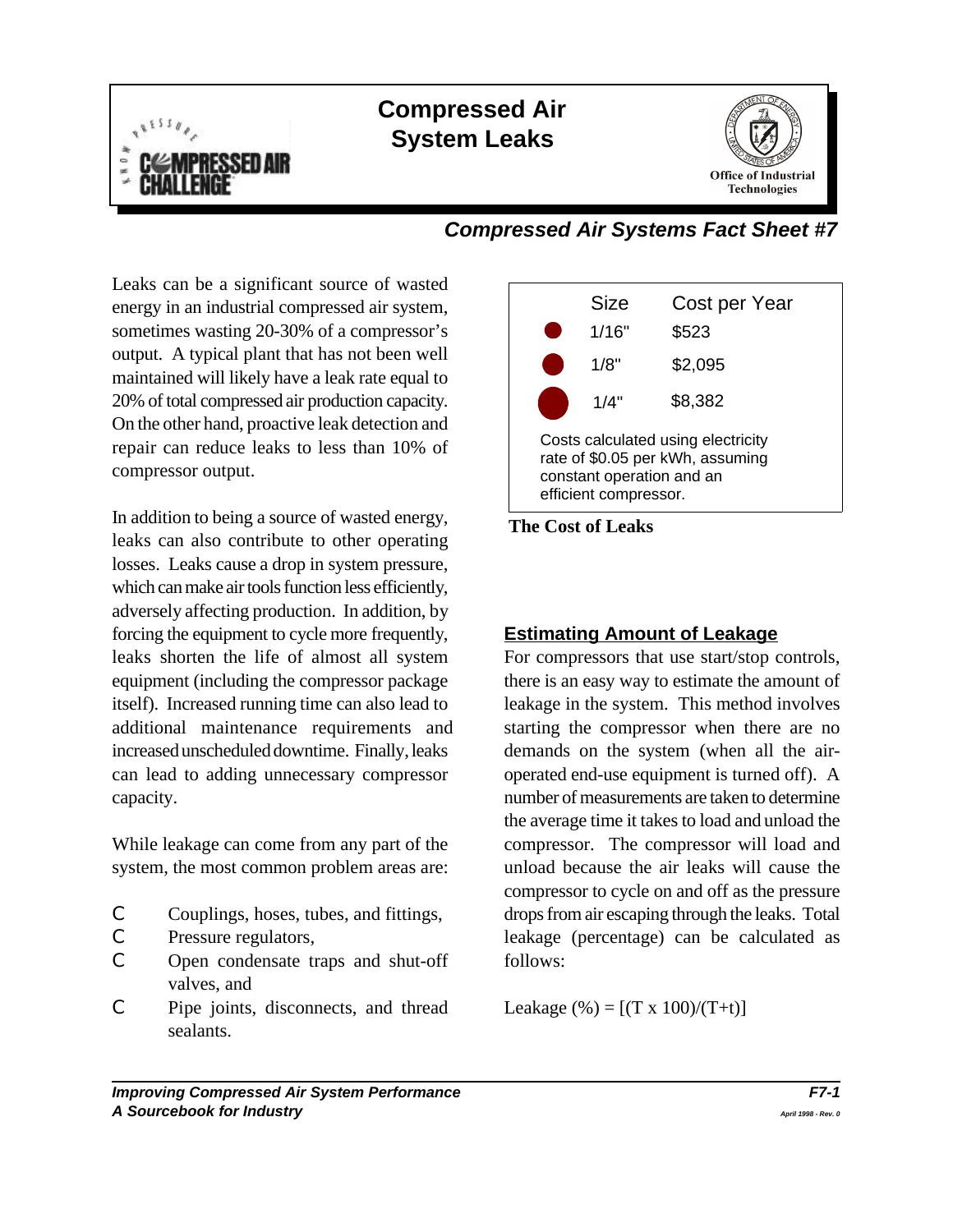where: T=on-load time (minutes) **Leak Detection** 

Leakage will be expressed in terms of the acoustic detector, which can recognize the high percentage of compressor capacity lost. The frequency hissing sounds associated with air percentage lost to leakage should be less than leaks. These portable units consist of directional 10% in a well-maintained system. Poorly microphones, amplifiers, maintained systems can have losses as high as and audio filters, and usually have either visual 20-30% of air capacity and power. Leakage can indicators or earphones to detect leaks. A be estimated in systems with other control simpler method is to apply soapy water with a strategies if there is a pressure gauge downstream paint brush to suspect areas. Although reliable, of the receiver. This method requires an estimate this method can be time consuming. of total system volume, including any downstream **How to Fix Leaks** secondary air receivers, air mains, and piping  $(V,$  Leaks occur most often at joints and connections. in cubic feet). The system is then started and Stopping leaks can be as simple as tightening a brought to the normal operating pressure (P1). connection or as complex as replacing faulty Measurements should then be taken of the time equipment such as couplings, fittings, pipe (T) it takes for the system to drop to a lower sections, hoses, joints, drains, and traps. In many pressure (P2), which should be a point equal to cases leaks are caused by bad or improperly about one-half the operating pressure.  $applied$  thread sealant. Select high quality fittings,

where: V is in cubic feet system. P1 and P2 are in psig

The 1.25 multiplier corrects leakage to normal the pressure differential across an orifice or leak, system pressure, allowing for reduced leakage the lower the rate of flow, so reduced system with falling system pressure. Again, leakage of pressure will result in reduced leakage rates. greater than 10% indicates that the system can Stabilizing the system header pressure at its likely be improved. These tests should be carried lowest practical range will minimize the leakage out quarterly as part of a regular leak detection rate for the system. For more information on and repair program. lowering system pressure, see the Fact Sheet

t=off-load time (minutes) Since air leaks are almost impossible to see, other methods must be used to locate them. The best way to detect leaks is to use an ultrasonic

Leakage can be calculated as follows: properly with appropriate thread sealant. disconnects, hose, tubing, and install them

Leakage (cfm free air  $) =$  Non-operating equipment can be an additional  $(V \times (P1-P2)/T \times 14.7) \times 1.25$  source of leaks. Equipment no longer in use should be isolated with a valve in the distribution

T is in minutes Another way to reduce leaks is to lower the demand air pressure of the system. The lower